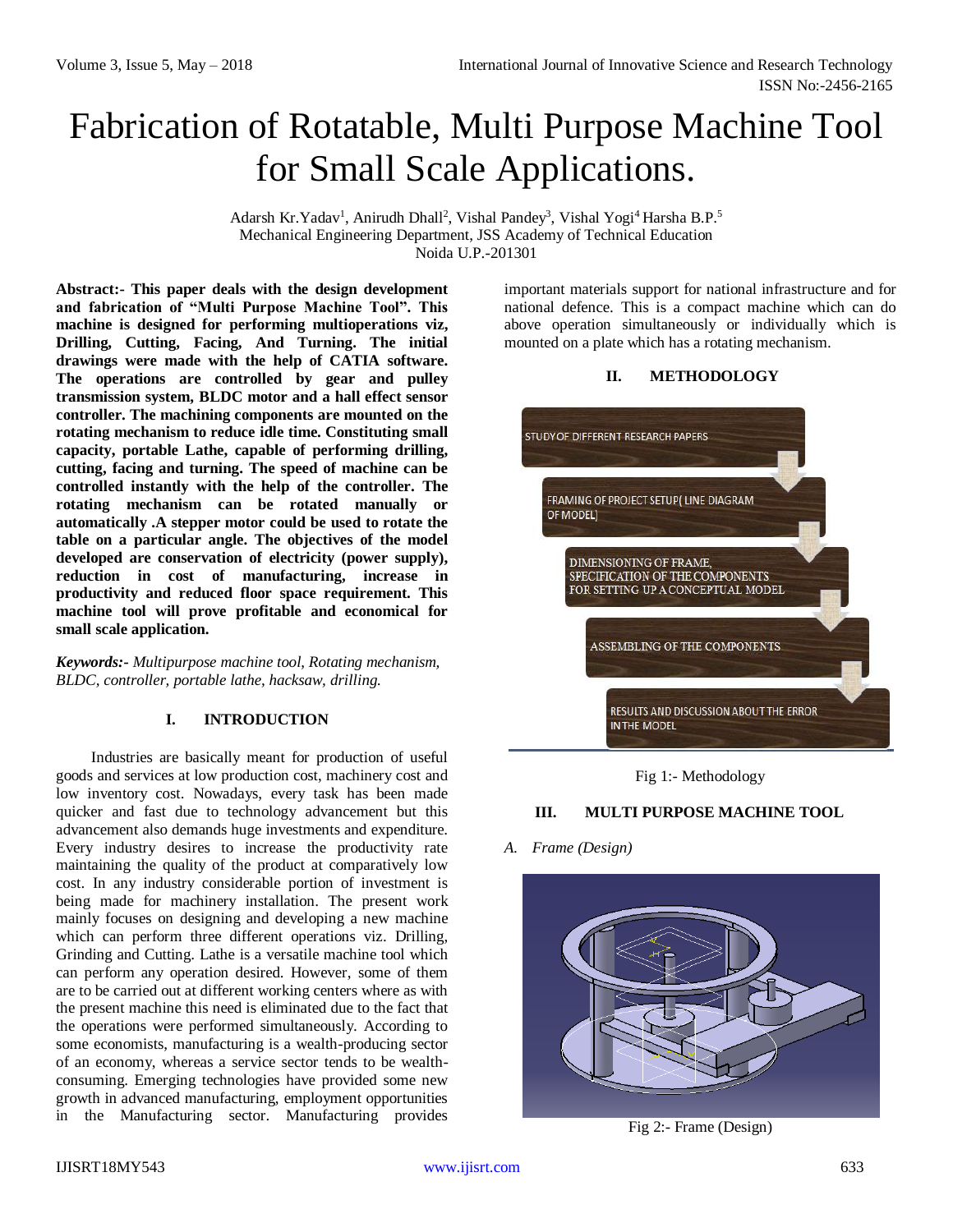

Fig 3:- Rotating Table

- *B. Equipments*
- *Portable Lathe*



Fig 4:- Portable Lathe

Lathe Specification And Calculations:

Length of Bed-57 cm

Breadth of Bed-14.8 cm

IJISRT18MY543 [www.ijisrt.com](http://www.ijisrt.com/) 634

Height of Chuck-11 cm RPM of Main Motor Shaft-600 RPM of Main Shaft-375 Pulley Diameter of Main Shaft (d) -3.4cm Pulley Diameter of Lathe Spindle (D)-3.8cm *Belt Inclination Angle* Sin  $\alpha$ = (D-d)/2a = (3.8-3.4)/ (2\*20) = 0.572° For  $\alpha = 0.572$ °  $β = 180° - 2a = 180° - (2*200) = -220°$  $β = 360°-220°=140°$  *Belt Length* L=2a+  $(\pi/2)$  (d +D) + (D -d)<sup>2</sup>/4a  $L=2*200 + \pi/4 (34+38) + (0.4)^2/(4*200)$ L=400+  $\pi$ /4 \* 72 + (0.16)/ (4\*200)  $L= 626.08 + 0.02 = 626.1$ mm Wrapping Angle =  $180 - (180^*D)/\pi^*d = 180 - (180^*38)/\pi^*34$ 

β1= 115.9° or 2 radian β2= 2π-β1=2\*π-115.9=244.8° or 4.27 radian Torque of Lathe Spindle = 12 mm  $T = (p1-p2)/r$ For Small pulley; P1/p2=e $\text{e}\text{u}\Phi$ = e $\text{o}(0.20*2)$  =1.48 T=  $(1.49 \text{ p2} - \text{ p2})$ \*34 =16.66 p2 For Large pulley; P1/p2=e $(0.20*4.27) = 2.3$  $T=(2.3p2-p2)*38=49.4p2$ Small:  $p2 = 12/(1000*16.66) = 0.720 = 720 N$ Large:  $p2=12/(1000*49.40) = 0.2429 = 242.9 N$ Diameter of job to be turned  $(D) = 13$ Revolution of the job/min  $(M) = 300$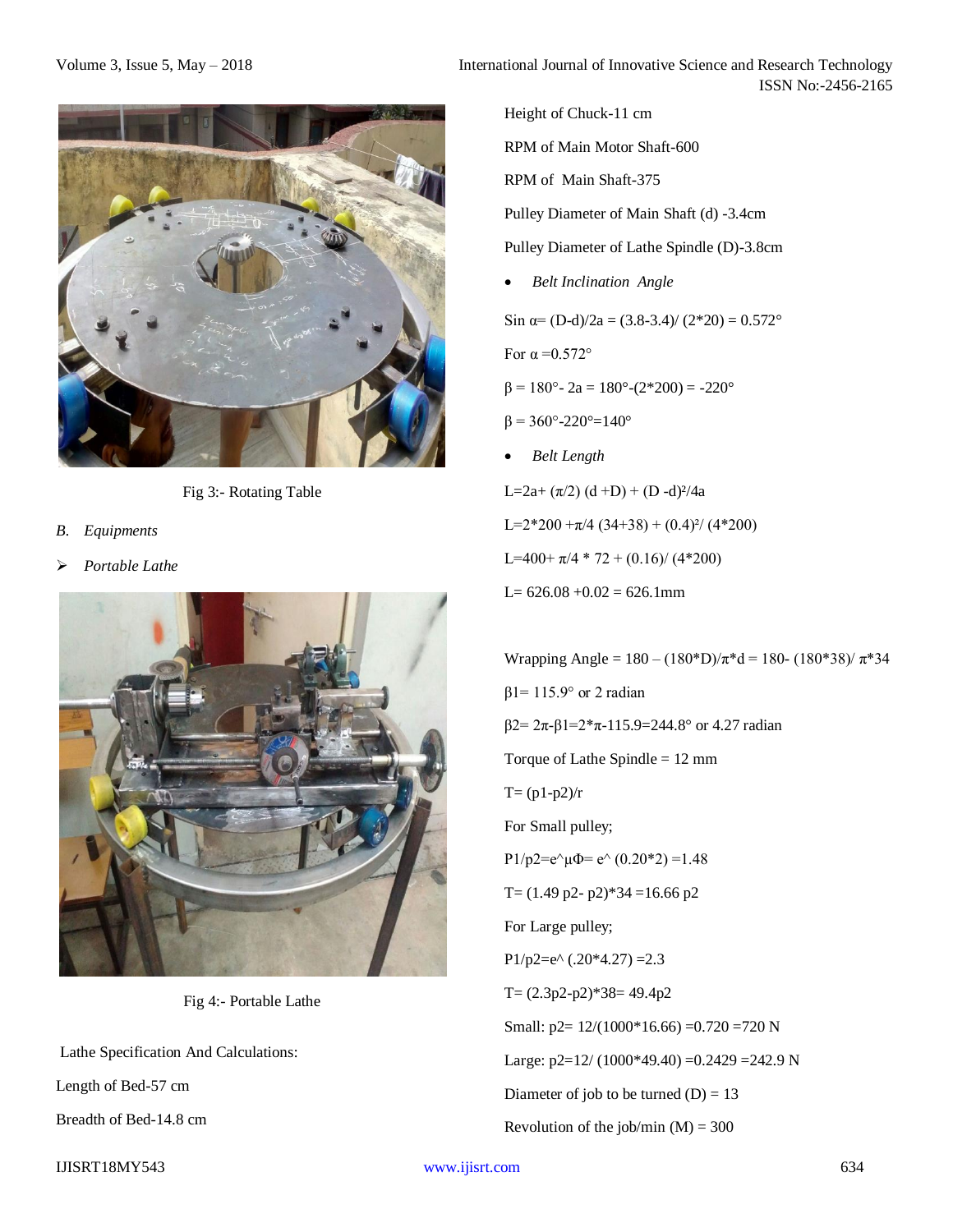Cutting Speed  $(S) = 12.2522$  m/min

 $S = \pi DN / 100$ ( m/min)

Time of Turning  $=$  (Length of the job to be turned / (Feed/rev)\*rpm)

Volume 3, Issue 5, May – 2018 **International Journal of Innovative Science and Research Technology** ISSN No:-2456-2165

Length of the job  $=30$  cm

Cutting speed  $(S) = 12.252$  m/min

Diameter of job to be turned= 1.3 cm

Revolution of the job /min  $(M)$  =289.895

*Drilling*



Fig 5:- Drilling

Drilling Specification and Calculations

Drill bit dia. – 8mm

RPM-1000

SFM (Surface feet /min) =  $0.2618^*D^*RPM=$ 0.2618\*.393\*1000

SFM= 102(approx.)

FOR MS, BHN= 130 and SFM=  $100$ 

Cutting Speed,  $VC = (RPM^* \pi^*D)/12$ 

VC= (3.14\*1000\*0.314)/12= 82.16 ft /min

Feed Rate,  $VF = IPR * RPM$ 

f= IPR (INCH PER REVOLUTION varies for 6mm to 13mm from 0.004 to 0.0100)

 $VF = 0.005*1000 = 5$  inch /min

Cross Section Area of Hole,  $AT = 3.14 * (0.157)^2 = 0.07739$ in²

MRR=  $\Phi$ = VF\* AT= 5\*0.07739 =0.3869 inch<sup>3</sup>/min

Power Requirement, PC= (D/4 \*f\*VC\*KC)/33000\*ŋ= [(0.314/4)\*0.005\*82.16\*440000]/ 33000\* 0.8

=0.517 hp or 0.378 kw

Torque MC= (hp  $*$  5252)/ RPM = (0.517 $*$  5252)/1000 = 2.715 ft/lbs or 3.7 Nm

Feed Force= 0.7 \* .314/2 \* 0.005 \*440000 = 241.78 lbs

Machining Time TC=  $(L+H)/VF = (0.196+1.5748)/5 = 0.354$ min/piece or 21.24 seconds/piec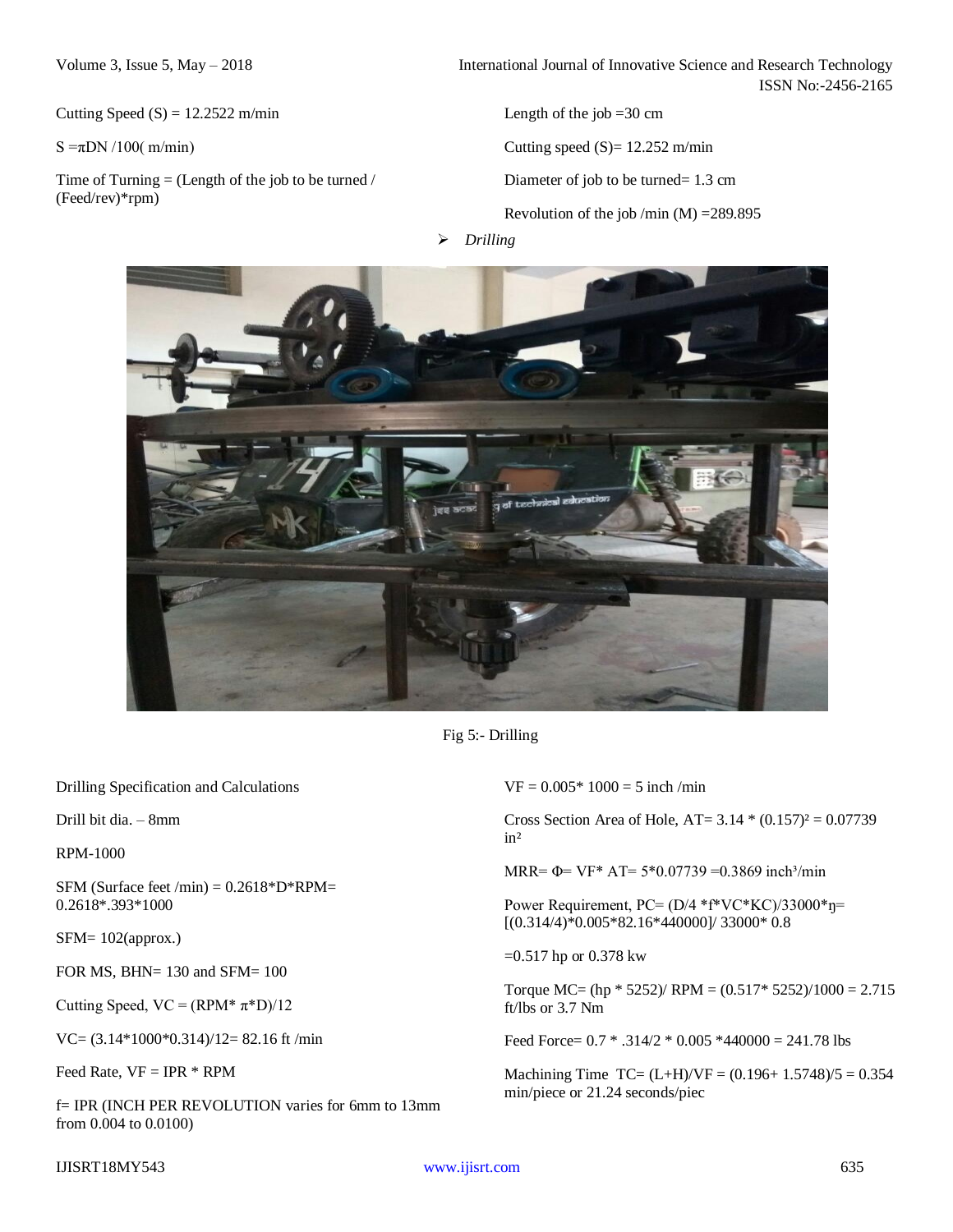# **IV. ACTUAL MODEL**



Fig 6:- Actual Model

## **V. ACTUAL FRAME WITH MOTOR**



#### **MOUNTING OF MOTOR**

Fig 7:- Actual Frame With Motor